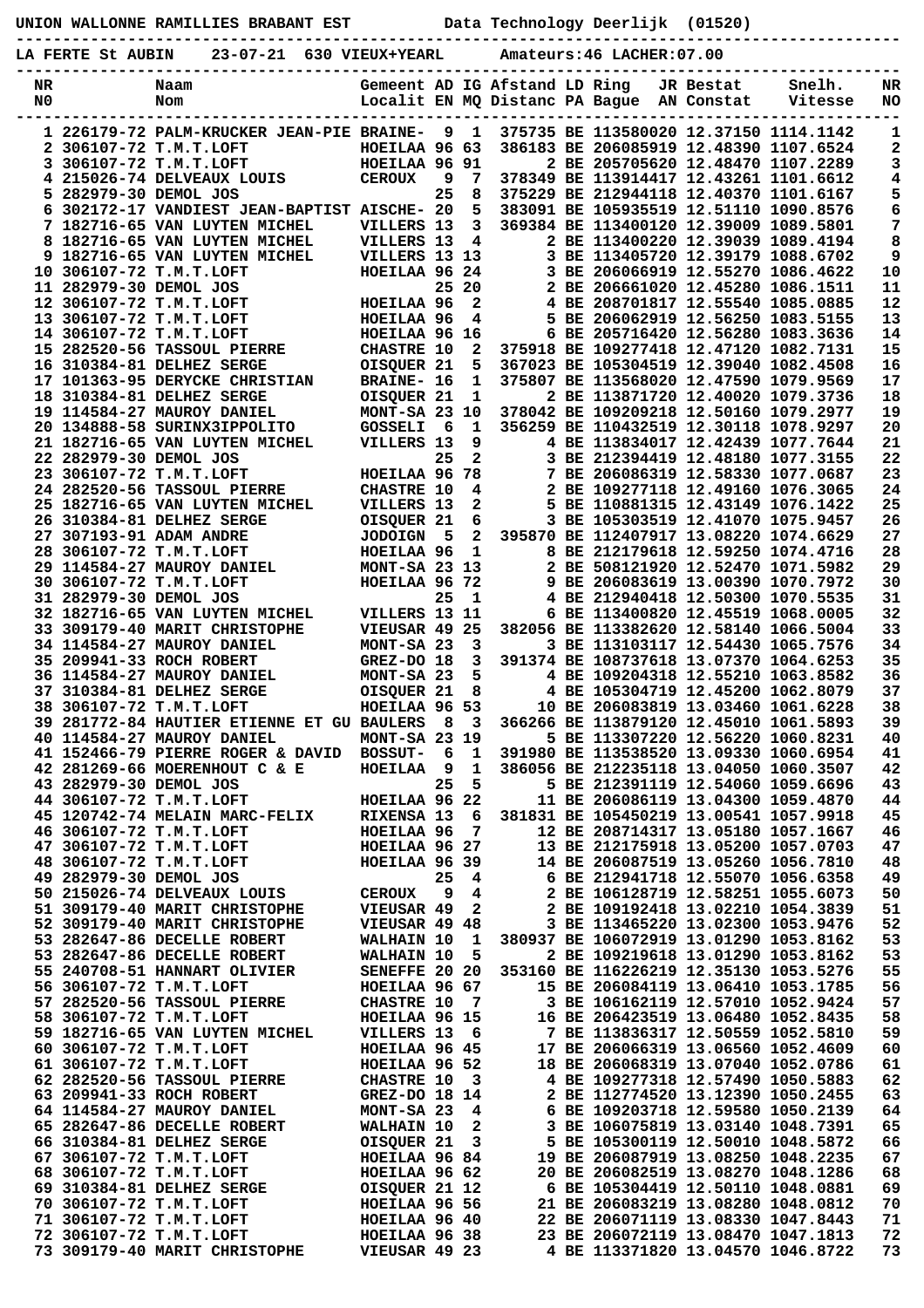|  | 74 310384-81 DELHEZ SERGE                                                                                                                                                                                                                    | OISQUER 21 15                      |                         |                         |                 | 7 BE 113869620 12.50430 1046.4943                                      |  | 74         |
|--|----------------------------------------------------------------------------------------------------------------------------------------------------------------------------------------------------------------------------------------------|------------------------------------|-------------------------|-------------------------|-----------------|------------------------------------------------------------------------|--|------------|
|  | 75 189908-79 GLIBERT MICHEL                                                                                                                                                                                                                  | <b>BIERGES 12</b>                  |                         | 1                       |                 | 383891 BE 109197418 13.07040 1045.8345                                 |  | 75         |
|  | 76 101363-95 DERYCKE CHRISTIAN                                                                                                                                                                                                               | <b>BRAINE- 16</b>                  |                         | 4                       |                 | 2 BE 113569520 12.59250 1045.6026                                      |  | 76         |
|  | 77 175503-30 BOURGUIGNON JEAN-MARI THOREMB 17                                                                                                                                                                                                |                                    |                         | 2                       |                 | 383596 BE 105071119 13.07030 1045.0783                                 |  | 77         |
|  | 78 283040-91 CHARLIER PHILIPPE QUE LILLOIS                                                                                                                                                                                                   |                                    | $\overline{\mathbf{4}}$ | $\mathbf{1}$            |                 | 368968 BE 113848020 12.53120 1044.6433                                 |  | 78         |
|  | 79 145223-14 MARTIN MICHAEL                                                                                                                                                                                                                  | <b>NIL-SAI</b>                     | $\mathbf{2}$            | $\overline{2}$          |                 | 379533 BE 113067917 13.03300 1044.1073                                 |  | 79         |
|  | 80 306107-72 T.M.T.LOFT                                                                                                                                                                                                                      | HOEILAA 96 14                      |                         |                         |                 | 24 BE 206087619 13.09530 1044.0670                                     |  | 80         |
|  | <b>81 305549-96 DONEUX EUGENE</b>                                                                                                                                                                                                            | <b>JODOIGN</b>                     |                         | 74                      |                 | 395897 BE 600043319 13.19220 1043.5735                                 |  | 81         |
|  | 82 300877-80 LUIS ALBUQUERQUE-VERH TERVUER                                                                                                                                                                                                   |                                    | 9                       | 4                       |                 | 391805 BE 209037919 13.15333 1043.2693                                 |  | 82         |
|  | 83 306107-72 T.M.T.LOFT                                                                                                                                                                                                                      | HOEILAA 96 41                      |                         |                         |                 | 25 BE 206065019 13.10120 1043.1740                                     |  | 83         |
|  | 84 306107-72 T.M.T.LOFT                                                                                                                                                                                                                      | HOEILAA 96 95                      |                         |                         |                 | 26 BE 206071019 13.10360 1042.0480                                     |  | 84         |
|  | 85 215026-74 DELVEAUX LOUIS                                                                                                                                                                                                                  | <b>CEROUX</b>                      | 9                       | - 5                     |                 | 3 BE 109594218 13.03281 1040.9408                                      |  | 85         |
|  | 86 281596-05 DIELS GERARD                                                                                                                                                                                                                    | LIMAL                              |                         | 30 11                   |                 | 381925 BE 105435319 13.07010 1040.6203                                 |  | 86         |
|  | 87 114584-27 MAUROY DANIEL<br>88 300877-80 LUIS ALBUQUERQUE-VERH TERVUER                                                                                                                                                                     | MONT-SA 23                         | - 9                     | $\mathbf{1}$<br>1       |                 | 7 BE 113104917 13.03430 1039.3860<br>2 BE 209037519 13.17003 1039.2568 |  | 87<br>88   |
|  | 89 281596-05 DIELS GERARD                                                                                                                                                                                                                    | LIMAL                              |                         | 30 24                   |                 | 2 BE 113039020 13.07380 1038.8748                                      |  | 89         |
|  | 90 305549-96 DONEUX EUGENE                                                                                                                                                                                                                   | <b>JODOIGN</b>                     | $\overline{7}$          | $\mathbf{2}$            |                 | 2 BE 113720817 13.21060 1038.8271                                      |  | 90         |
|  | 91 281596-05 DIELS GERARD                                                                                                                                                                                                                    | LIMAL                              |                         | 30 12                   |                 | 3 BE 105431719 13.07400 1038.7806                                      |  | 91         |
|  | 92 209941-33 ROCH ROBERT                                                                                                                                                                                                                     | <b>GREZ-DO 18 10</b>               |                         |                         |                 | 3 BE 105903419 13.17120 1037.5769                                      |  | 92         |
|  | 93 306107-72 T.M.T.LOFT                                                                                                                                                                                                                      | HOEILAA 96 48                      |                         |                         |                 | 27 BE 206083719 13.12270 1036.8721                                     |  | 93         |
|  | 94 302172-17 VANDIEST JEAN-BAPTIST AISCHE- 20 16                                                                                                                                                                                             |                                    |                         |                         |                 | 2 BE 100153720 13.09440 1036.1278                                      |  | 94         |
|  | 95 281269-66 MOERENHOUT C & E                                                                                                                                                                                                                | <b>HOEILAA</b>                     | 9                       | 8                       |                 | 2 BE 205753320 13.12470 1035.6042                                      |  | 95         |
|  | 96 306107-72 T.M.T.LOFT                                                                                                                                                                                                                      | HOEILAA 96 17                      |                         |                         |                 | 28 BE 210219416 13.13270 1034.0956                                     |  | 96         |
|  | 97 281596-05 DIELS GERARD                                                                                                                                                                                                                    | LIMAL                              | 30                      | 2                       |                 | 4 BE 105430719 13.09270 1033.7664                                      |  | 97         |
|  | 98 281596-05 DIELS GERARD                                                                                                                                                                                                                    | LIMAL                              | 30                      | 3                       |                 | 5 BE 105434619 13.09360 1033.3469                                      |  | 98         |
|  | 99 306107-72 T.M.T.LOFT                                                                                                                                                                                                                      | HOEILAA 96 51                      |                         |                         |                 | 29 BE 206078319 13.13470 1033.1734                                     |  | 99         |
|  | 100 282520-56 TASSOUL PIERRE                                                                                                                                                                                                                 | <b>CHASTRE 10</b>                  |                         | 8                       |                 | 5 BE 106160519 13.03530 1033.0729                                      |  | 100        |
|  | 101 306107-72 T.M.T.LOFT                                                                                                                                                                                                                     | HOEILAA 96 18                      |                         |                         |                 | 30 BE 206064319 13.13520 1032.9431                                     |  | 101        |
|  | 102 152466-79 PIERRE ROGER & DAVID BOSSUT-                                                                                                                                                                                                   |                                    | - 6                     | 6                       |                 | 2 BE 113537820 13.19320 1032.7947                                      |  | 102        |
|  | 103 306107-72 T.M.T.LOFT                                                                                                                                                                                                                     | HOEILAA 96 88                      |                         |                         |                 | 31 BE 205710220 13.13560 1032.7590                                     |  | 103        |
|  | 104 282647-86 DECELLE ROBERT                                                                                                                                                                                                                 | WALHAIN 10                         |                         | 4                       |                 | 4 BE 113052917 13.09040 1032.1631                                      |  | 104        |
|  | 105 120742-74 MELAIN MARC-FELIX                                                                                                                                                                                                              | RIXENSA 13                         |                         | 7                       |                 | 2 BE 109376818 13.10071 1031.6457                                      |  | 105        |
|  | 106 309179-40 MARIT CHRISTOPHE                                                                                                                                                                                                               | VIEUSAR 49 33                      |                         |                         |                 | 5 BE 113464620 13.10320 1031.0975                                      |  | 106        |
|  | 107 210036-31 PUTSEYS-PATTE                                                                                                                                                                                                                  | HOUTAIN 24 15                      |                         |                         |                 | 365131 BE 112411520 12.54210 1030.4247                                 |  | 107        |
|  | 108 281269-66 MOERENHOUT C & E                                                                                                                                                                                                               | HOEILAA                            | - 9<br>- 5              | 3                       |                 | 3 BE 212291418 13.14420 1030.3069                                      |  | 108        |
|  | 109 307193-91 ADAM ANDRE<br>110 309179-40 MARIT CHRISTOPHE                                                                                                                                                                                   | <b>JODOIGN</b><br>VIEUSAR 49       |                         | 3<br>9                  |                 | 2 BE 112406317 13.24340 1029.3924<br>6 BE 109186018 13.11220 1028.7838 |  | 109<br>110 |
|  | 111 309179-40 MARIT CHRISTOPHE                                                                                                                                                                                                               | VIEUSAR 49 17                      |                         |                         |                 | 7 BE 113380920 13.11260 1028.5991                                      |  | 111        |
|  | 112 282622-61 STIENS-SAMPERS                                                                                                                                                                                                                 | LEMBEEK 7 1                        |                         |                         |                 | 371116 BE 114785120 13.00542 1028.2975                                 |  | 112        |
|  | 113 310384-81 DELHEZ SERGE                                                                                                                                                                                                                   | OISQUER 21 10                      |                         |                         |                 | 8 BE 113867120 12.57020 1027.9796                                      |  | 113        |
|  | 114 281269-66 MOERENHOUT C & E                                                                                                                                                                                                               | HOEILAA                            | - 9                     | $\overline{7}$          |                 | 4 BE 205753720 13.15380 1027.7469                                      |  | 114        |
|  | 115 209941-33 ROCH ROBERT                                                                                                                                                                                                                    | GREZ-DO 18 16                      |                         |                         |                 | 4 BE 112774020 13.20490 1027.7229                                      |  | 115        |
|  | 116 306107-72 T.M.T.LOFT                                                                                                                                                                                                                     | HOEILAA 96 42                      |                         |                         |                 | 32 BE 205712120 13.15510 1027.4924                                     |  | 116        |
|  | 117 209941-33 ROCH ROBERT                                                                                                                                                                                                                    | GREZ-DO 18                         |                         | $\overline{7}$          |                 | 5 BE 108734918 13.20550 1027.4531                                      |  | 117        |
|  | 118 281596-05 DIELS GERARD                                                                                                                                                                                                                   | LIMAL 30 1                         |                         |                         |                 | 6 BE 105430819 13.11460 1027.3245                                      |  | 118        |
|  | 119 306107-72 T.M.T.LOFT HOEILAA 96 32 33 BE 206062419 13.15580 1027.1735<br>120 185835-80 WYNS WILLY HAUT-IT 2 2 368266 BE 105394019 12.58391 1026.8069                                                                                     |                                    |                         |                         |                 |                                                                        |  | 119        |
|  |                                                                                                                                                                                                                                              |                                    |                         |                         |                 |                                                                        |  | 120        |
|  | 121 281596-05 DIELS GERARD LIMAL                                                                                                                                                                                                             |                                    |                         | 30 <sub>5</sub>         |                 | 7 BE 105434819 13.12000 1026.6801                                      |  | 121        |
|  | 122 307571-81 MARTIN VINCENT HEVILLE 12 4 377473 BE 113739720 13.07410 1026.6253                                                                                                                                                             |                                    |                         |                         |                 |                                                                        |  | 122        |
|  | 123 175503-30 BOURGUIGNON JEAN-MARI THOREMB 17 9                                                                                                                                                                                             |                                    |                         |                         |                 | 2 BE 112740620 13.13510 1026.0693                                      |  | 123        |
|  | 123 175503-30 BOURGUIGNON JEAN-MARI THOREMB 17 9 2 BE 112740620 13.13510 1026.0693<br>124 310384-81 DELHEZ SERGE OISQUER 21 14 9 BE 113865720 12.57430 1025.9750<br>125 309179-40 MARIT CHRISTOPHE VIEUSAR 49 41 8 BE 109186918 1            |                                    |                         |                         |                 |                                                                        |  | 124        |
|  |                                                                                                                                                                                                                                              |                                    |                         |                         |                 |                                                                        |  | 125        |
|  |                                                                                                                                                                                                                                              |                                    |                         |                         |                 |                                                                        |  | 126        |
|  |                                                                                                                                                                                                                                              |                                    |                         |                         |                 |                                                                        |  | 127        |
|  |                                                                                                                                                                                                                                              |                                    |                         |                         |                 |                                                                        |  | 128        |
|  |                                                                                                                                                                                                                                              |                                    |                         |                         |                 |                                                                        |  | 129        |
|  |                                                                                                                                                                                                                                              |                                    |                         |                         |                 |                                                                        |  | 130        |
|  |                                                                                                                                                                                                                                              |                                    |                         |                         |                 |                                                                        |  | 131        |
|  |                                                                                                                                                                                                                                              |                                    |                         |                         |                 |                                                                        |  | 132<br>133 |
|  |                                                                                                                                                                                                                                              |                                    |                         |                         |                 |                                                                        |  | 134        |
|  |                                                                                                                                                                                                                                              |                                    |                         |                         |                 |                                                                        |  | 135        |
|  |                                                                                                                                                                                                                                              |                                    |                         |                         |                 |                                                                        |  | 136        |
|  |                                                                                                                                                                                                                                              |                                    |                         |                         |                 |                                                                        |  | 137        |
|  |                                                                                                                                                                                                                                              |                                    |                         |                         |                 |                                                                        |  | 138        |
|  | 134 306107-72 T.M.T.LOFT<br>135 306107-72 T.M.T.LOFT<br>136 302930-96 WARGNIES DIDIER<br>136 302930-96 WARGNIES DIDIER<br>137 306107-72 T.M.T.LOFT<br>137 306107-72 T.M.T.LOFT<br>138 240708-51 HANNART OLIVIER<br>138 240708-51 HANNART OLI |                                    |                         |                         |                 |                                                                        |  | 139        |
|  |                                                                                                                                                                                                                                              |                                    |                         |                         |                 |                                                                        |  | 140        |
|  | 140 282520-56 TASSOUL PIERRE CHASTRE 10 6 6 BE 106161519 13.08300 1020.1303<br>141 306107-72 T.M.T.LOFT HOEILAA 96 8 40 BE 206085819 13.18380 1019.9393<br>142 175503-30 BOURGUIGNON JEAN-MARI THOREMB 17 8 3 BE 112736520 13.16080          |                                    |                         |                         |                 |                                                                        |  | 141        |
|  |                                                                                                                                                                                                                                              |                                    |                         |                         |                 |                                                                        |  | 142        |
|  | 143 114584-27 MAUROY DANIEL                                                                                                                                                                                                                  | MONT-SA 23                         |                         |                         | $6\overline{)}$ | 8 BE 110602916 13.10450 1019.6682                                      |  | 143        |
|  | 144 226179-72 PALM-KRUCKER JEAN-PIE BRAINE-                                                                                                                                                                                                  |                                    | و _                     | $\overline{\mathbf{3}}$ |                 | 3 BE 109430318 13.08370 1019.3109                                      |  | 144        |
|  | 145 308071-96 SCHELLEKENS ERIC                                                                                                                                                                                                               |                                    |                         |                         |                 | MONT SA 5 2 380204 BE 113340720 13.13010 1019.2681                     |  | 145        |
|  | 146 145223-14 MARTIN MICHAEL                                                                                                                                                                                                                 | <b>NIL-SAI 2 1<br/>MONT SA 5 1</b> |                         |                         |                 | 2 BE 109173918 13.12230 1019.1997                                      |  | 146        |
|  | 147 308071-96 SCHELLEKENS ERIC                                                                                                                                                                                                               |                                    |                         |                         |                 | 2 BE 109257618 13.13170 1018.5400                                      |  | 147        |
|  |                                                                                                                                                                                                                                              |                                    |                         |                         |                 |                                                                        |  | 148        |
|  |                                                                                                                                                                                                                                              |                                    |                         |                         |                 |                                                                        |  | 149        |
|  | 147 308071-96 SCREELERENS ERIC MONT SA 3 1 2 BE 109237616 13.13170 1018.3400<br>148 302172-17 VANDIEST JEAN-BAPTIST AISCHE- 20 4 4 BE 112655117 13.16260 1017.6862<br>149 281596-05 DIELS GERARD LIMAL 30 4 9 BE 105432819 13.15240          |                                    |                         |                         |                 |                                                                        |  | 150        |
|  |                                                                                                                                                                                                                                              |                                    |                         |                         |                 |                                                                        |  | 151        |
|  | 152 309179-40 MARIT CHRISTOPHE VIEUSAR 49 16<br>153 215026-74 DELVEAUX LOUIS CEROUX 9 6                                                                                                                                                      |                                    |                         |                         |                 | 9 BE 113376020 13.15380 1017.0982                                      |  | 152        |
|  |                                                                                                                                                                                                                                              |                                    |                         |                         |                 | 4 BE 113910517 13.12001 1017.0626                                      |  | 153        |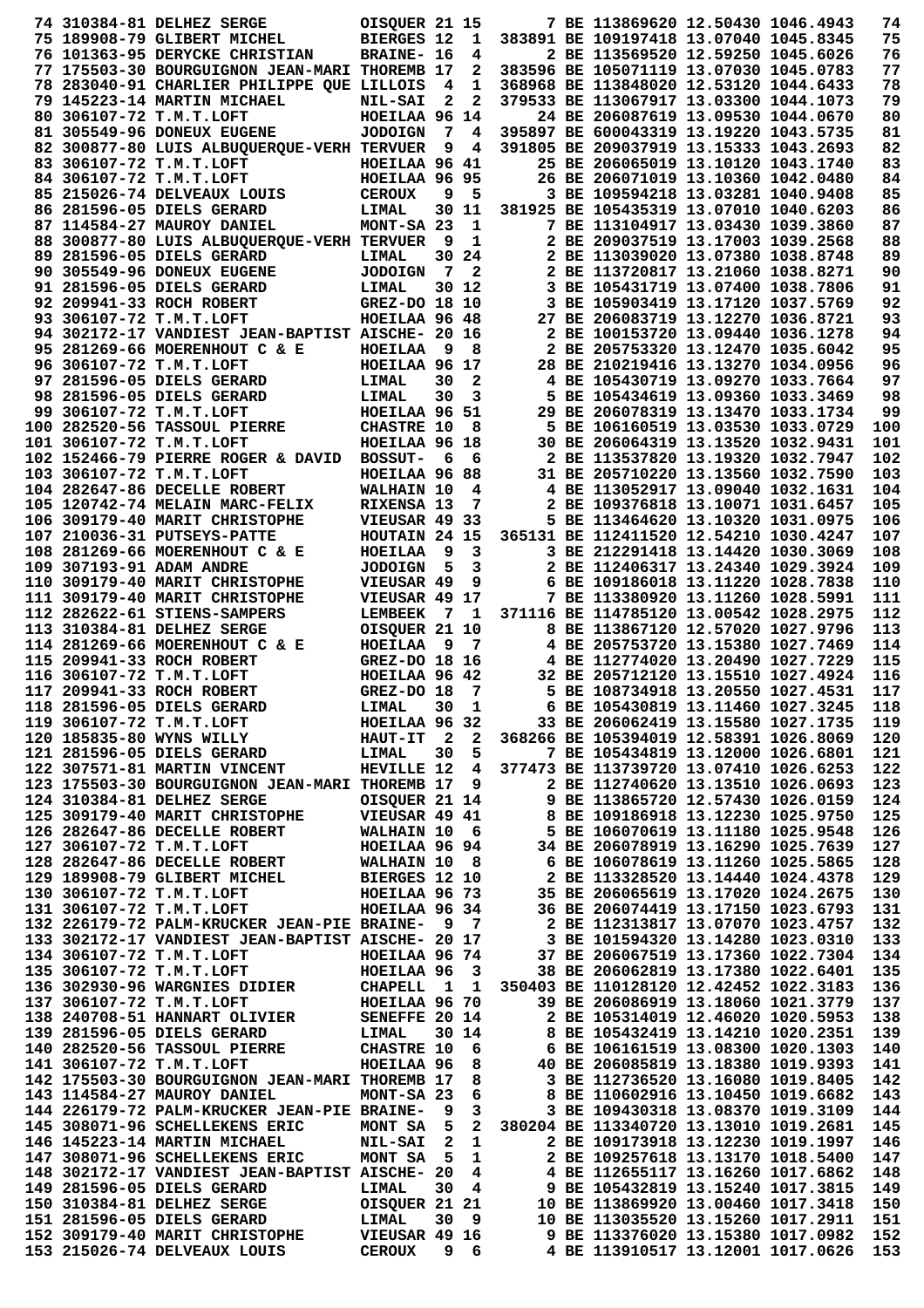|             |                         | 154 306107-72 T.M.T.LOFT                                                                                                                                                                                                              | HOEILAA 96 77     |                |       |  | 41 BE 205711620 13.19440 1016.9847     |                   | 154                                   |
|-------------|-------------------------|---------------------------------------------------------------------------------------------------------------------------------------------------------------------------------------------------------------------------------------|-------------------|----------------|-------|--|----------------------------------------|-------------------|---------------------------------------|
|             |                         | 155 306107-72 T.M.T.LOFT                                                                                                                                                                                                              | HOEILAA 96 85     |                |       |  | 42 BE 206076319 13.20290 1014.9801     |                   | 155                                   |
|             |                         | 156 120742-74 MELAIN MARC-FELIX                                                                                                                                                                                                       | RIXENSA 13        |                | 4     |  | 3 BE 112859917 13.16131 1014.9186      |                   | 156                                   |
|             |                         | 157 306107-72 T.M.T.LOFT                                                                                                                                                                                                              | HOEILAA 96 81     |                |       |  | 43 BE 206083019 13.20310 1014.8912     |                   | 157                                   |
|             |                         | 158 309179-40 MARIT CHRISTOPHE                                                                                                                                                                                                        | VIEUSAR 49 44     |                |       |  | 10 BE 113375620 13.16290 1014.8019     |                   | 158                                   |
|             |                         | 159 210036-31 PUTSEYS-PATTE                                                                                                                                                                                                           | HOUTAIN 24 21     |                |       |  | 2 BE 202305320 12.59590 1014.2997      |                   | 159                                   |
|             |                         | 160 310384-81 DELHEZ SERGE                                                                                                                                                                                                            | OISQUER 21 18     |                |       |  | 11 BE 113868320 13.01570 1014.0157     |                   | 160                                   |
|             |                         | 161 189045-89 RENIER GABRIEL                                                                                                                                                                                                          | CORROY-           | 4              | 2     |  | 383018 BE 106170619 13.17490 1013.7668 |                   | 161                                   |
|             |                         | 162 226179-72 PALM-KRUCKER JEAN-PIE BRAINE-                                                                                                                                                                                           |                   | 9              | 9     |  | 4 BE 113579420 13.11270 1011.5359      |                   | 162                                   |
|             |                         | 163 120742-74 MELAIN MARC-FELIX                                                                                                                                                                                                       | RIXENSA 13 12     |                |       |  | 4 BE 105448719 13.17361 1011.2005      |                   | 163                                   |
|             |                         | 164 306107-72 T.M.T.LOFT                                                                                                                                                                                                              | HOEILAA 96 60     |                |       |  | 44 BE 206082619 13.22120 1010.4212     |                   | 164                                   |
|             |                         | 165 309179-40 MARIT CHRISTOPHE                                                                                                                                                                                                        | VIEUSAR 49        |                | 8     |  | 11 BE 110626916 13.18250 1009.6173     |                   | 165                                   |
|             |                         | 166 307571-81 MARTIN VINCENT                                                                                                                                                                                                          | HEVILLE 12        |                | 7     |  | 2 BE 115179920 13.13540 1009.5560      |                   | 166                                   |
|             |                         | 167 114584-27 MAUROY DANIEL                                                                                                                                                                                                           | $MONT-SA$ 23 20   |                |       |  | 9 BE 113302020 13.14320 1009.3681      |                   | 167                                   |
|             |                         | <b>168 310110-01 SPRUYT SEBASTIEN &amp; MI VIEUX-G 31</b>                                                                                                                                                                             |                   |                | 2     |  | 367430 BE 108358215 13.04080 1009.0535 |                   | 168                                   |
|             |                         | 169 282520-56 TASSOUL PIERRE                                                                                                                                                                                                          | <b>CHASTRE 10</b> |                | 9     |  | 7 BE 106162919 13.12340 1008.9953      |                   | 169                                   |
|             |                         | 170 134888-58 SURINX3IPPOLITO                                                                                                                                                                                                         | GOSSELI           | 6              | 4     |  | 2 BE 110668620 12.53058 1008.9560      |                   | 170                                   |
|             |                         | 171 304005-07 MAES ANTHONY                                                                                                                                                                                                            | <b>VIESVIL</b>    | 3              | 1     |  | 355557 BE 110337119 12.52270 1008.8154 |                   | 171                                   |
|             |                         | 172 102015-68 HALLEUX FREDDY                                                                                                                                                                                                          | LIMAL             | 2              | 2     |  | 382527 BE 113729220 13.19130 1008.7294 |                   | 172                                   |
|             |                         | 173 210036-31 PUTSEYS-PATTE                                                                                                                                                                                                           | HOUTAIN 24        |                | 3     |  | 3 BE 107959717 13.02160 1007.9067      |                   | 173                                   |
|             |                         | 174 309179-40 MARIT CHRISTOPHE                                                                                                                                                                                                        | VIEUSAR 49 15     |                |       |  | 12 BE 109194818 13.19130 1007.4874     |                   | 174                                   |
|             |                         | 175 309179-40 MARIT CHRISTOPHE                                                                                                                                                                                                        | VIEUSAR 49 40     |                |       |  | 13 BE 113466220 13.19140 1007.4431     |                   | 175                                   |
|             |                         | 176 309179-40 MARIT CHRISTOPHE                                                                                                                                                                                                        | VIEUSAR 49 30     |                |       |  | 14 BE 113384020 13.19150 1007.3988     |                   | 176                                   |
|             |                         | 177 306107-72 T.M.T.LOFT                                                                                                                                                                                                              | HOEILAA 96 37     |                |       |  | 45 BE 205701420 13.23230 1007.3025     |                   | 177                                   |
|             |                         | 177 306107-72 T.M.T.LOFT                                                                                                                                                                                                              | HOEILAA 96 93     |                |       |  | 46 BE 205705020 13.23230 1007.3025     |                   | 177                                   |
|             |                         | 179 281596-05 DIELS GERARD                                                                                                                                                                                                            | LIMAL             |                | 30 29 |  | 11 BE 113037420 13.19100 1007.2747     |                   | 179                                   |
|             |                         | 180 282647-86 DECELLE ROBERT                                                                                                                                                                                                          | WALHAIN 10        |                | 7     |  | 7 BE 113053317 13.18140 1007.1481      |                   | 180                                   |
|             |                         | 181 187455-51 HUART OCTAVE                                                                                                                                                                                                            | NIVELLE 14        |                | 2     |  | 365548 BE 114945520 13.03000 1007.0193 |                   | 181                                   |
|             |                         | 182 210036-31 PUTSEYS-PATTE                                                                                                                                                                                                           | HOUTAIN 24        |                | 8     |  | 4 BE 101092618 13.02370 1006.9339      |                   | 182                                   |
|             |                         | 183 310110-01 SPRUYT SEBASTIEN & MI VIEUX-G 31                                                                                                                                                                                        |                   |                | 6     |  | 2 BE 111790019 13.04590 1006.7035      |                   | 183                                   |
|             |                         | 184 101363-95 DERYCKE CHRISTIAN                                                                                                                                                                                                       | <b>BRAINE- 16</b> |                | 2     |  | 3 BE 106381319 13.13230 1006.4911      |                   | 184                                   |
|             | 185 282979-30 DEMOL JOS |                                                                                                                                                                                                                                       |                   |                | 25 21 |  | 7 BE 206659520 13.12500 1006.4256      |                   | 185                                   |
|             |                         | 186 209941-33 ROCH ROBERT                                                                                                                                                                                                             | GREZ-DO 18        |                | 1     |  | 6 BE 112606817 13.28530 1006.4047      |                   | 186                                   |
|             |                         | 187 114584-27 MAUROY DANIEL                                                                                                                                                                                                           | MONT-SA 23 14     |                |       |  | 10 BE 113306320 13.15500 1005.8767     |                   | 187                                   |
|             |                         | 188 300877-80 LUIS ALBUQUERQUE-VERH TERVUER                                                                                                                                                                                           |                   | 9              | 7     |  | 3 BE 205639620 13.29333 1005.7758      |                   | 188                                   |
|             |                         | 189 300877-80 LUIS ALBUQUERQUE-VERH TERVUER                                                                                                                                                                                           |                   | 9              | 6     |  | 4 BE 205634720 13.29453 1005.2597      |                   | 189                                   |
|             | 190 282979-30 DEMOL JOS |                                                                                                                                                                                                                                       |                   | 25             | 6     |  | 8 BE 212660917 13.13180 1005.1674      |                   | 190                                   |
|             | 191 282979-30 DEMOL JOS |                                                                                                                                                                                                                                       |                   |                | 25 17 |  | 9 BE 213419120 13.13190 1005.1226      |                   | 191                                   |
|             |                         | 192 210036-31 PUTSEYS-PATTE                                                                                                                                                                                                           | HOUTAIN 24 12     |                |       |  | 5 BE 112401520 13.03230 1004.8094      |                   | 192                                   |
|             |                         | 193 305549-96 DONEUX EUGENE                                                                                                                                                                                                           | <b>JODOIGN</b>    | $\overline{7}$ | 5     |  | 3 BE 112912020 13.34140 1004.2200      |                   | 193                                   |
|             |                         |                                                                                                                                                                                                                                       | HOEILAA 96 64     |                |       |  | 47 BE 206086819 13.24350 1004.1595     |                   | 194                                   |
|             |                         | 194 306107-72 T.M.T.LOFT                                                                                                                                                                                                              |                   |                |       |  |                                        |                   |                                       |
|             |                         | 195 309179-40 MARIT CHRISTOPHE                                                                                                                                                                                                        | VIEUSAR 49 28     |                |       |  | 15 BE 113381020 13.20290 1004.1333     |                   | 195                                   |
|             |                         | 196 282647-86 DECELLE ROBERT                                                                                                                                                                                                          | WALHAIN 10        |                | 3     |  | 8 BE 106076019 13.19490 1002.9497      |                   | 196                                   |
|             |                         | 197 182716-65 VAN LUYTEN MICHEL                                                                                                                                                                                                       | VILLERS 13 12     |                |       |  | 8 BE 113403620 13.08249 1002.6302      |                   | 197                                   |
|             |                         | 198 210036-31 PUTSEYS-PATTE                                                                                                                                                                                                           | HOUTAIN 24        |                | 9     |  | 6 BE 107958117 13.04150 1002.4187      |                   | 198                                   |
|             |                         |                                                                                                                                                                                                                                       |                   |                |       |  |                                        |                   | 199                                   |
|             |                         |                                                                                                                                                                                                                                       |                   |                |       |  |                                        |                   | 200                                   |
|             |                         | 198 210036-31 PUTSEYS-PATTE<br>199 307193-91 ADM ANDRE<br>200 189908-79 GLIBERT MICHEL JODOIGN 5 1 3 BE 109267916 13.34560 1002.3710<br>201 282647-86 DECELLE ROBERT WALHAIN 10 10 9 BE 113129120 13.20070 1002.3710<br>202 309179-40 |                   |                |       |  |                                        |                   | 201                                   |
|             |                         |                                                                                                                                                                                                                                       |                   |                |       |  |                                        |                   | 202                                   |
|             |                         |                                                                                                                                                                                                                                       |                   |                |       |  |                                        |                   | 203                                   |
|             |                         |                                                                                                                                                                                                                                       |                   |                |       |  |                                        |                   | 204                                   |
|             |                         |                                                                                                                                                                                                                                       |                   |                |       |  |                                        |                   | 205                                   |
|             |                         |                                                                                                                                                                                                                                       |                   |                |       |  |                                        |                   | 206                                   |
|             |                         |                                                                                                                                                                                                                                       |                   |                |       |  |                                        |                   | 207                                   |
|             |                         |                                                                                                                                                                                                                                       |                   |                |       |  |                                        |                   | 208                                   |
|             |                         |                                                                                                                                                                                                                                       |                   |                |       |  |                                        |                   |                                       |
|             |                         | 209 114584-27 MAUROY DANIEL MONT-SA 23 22 11 BE 113301120 13.17480 1000.6406 209<br>210 111626-76 LEONARD THIERRY DONGELB 5 2 392334 BE 112607520 13.32051 1000.6351 210                                                              |                   |                |       |  |                                        |                   |                                       |
|             |                         |                                                                                                                                                                                                                                       |                   |                |       |  |                                        | ----------------- |                                       |
|             |                         |                                                                                                                                                                                                                                       |                   |                |       |  |                                        |                   |                                       |
|             |                         |                                                                                                                                                                                                                                       |                   |                |       |  |                                        |                   |                                       |
|             |                         |                                                                                                                                                                                                                                       |                   |                |       |  |                                        |                   |                                       |
|             |                         | LA FERTE St AUBIN 23-07-21 326 VIEUX Amateurs:37 LACHER:07.00                                                                                                                                                                         |                   |                |       |  |                                        |                   |                                       |
|             |                         |                                                                                                                                                                                                                                       |                   |                |       |  |                                        |                   |                                       |
| $_{\rm NR}$ |                         |                                                                                                                                                                                                                                       |                   |                |       |  |                                        |                   |                                       |
|             | NO <sub>1</sub>         |                                                                                                                                                                                                                                       |                   |                |       |  |                                        |                   |                                       |
|             |                         |                                                                                                                                                                                                                                       |                   |                |       |  |                                        |                   |                                       |
|             |                         |                                                                                                                                                                                                                                       |                   |                |       |  |                                        |                   |                                       |
|             |                         | 1 306107-72 T.M.T.LOFT<br>2 215026-74 DELVEAUX LOUIS (CEROUX 9 7 378349 BE 113914417 12.43261 1101.6612 2<br>3 282979-30 DEMOL JOS 10 8 375229 BE 212944118 12.40370 1101.6167 3<br>4 302172-17 VANDIEST JEAN-BAPTIST AISCHE- 6 5 38  |                   |                |       |  |                                        |                   |                                       |
|             |                         |                                                                                                                                                                                                                                       |                   |                |       |  |                                        |                   |                                       |
|             |                         | 4 302172-17 VANDIEST JEAN-BAPTIST AISCHE- 6 5 383091 BE 105935519 12.51110 1090.8576                                                                                                                                                  |                   |                |       |  |                                        |                   | $\overline{\textbf{4}}$               |
|             |                         |                                                                                                                                                                                                                                       |                   |                |       |  |                                        |                   |                                       |
|             |                         |                                                                                                                                                                                                                                       |                   |                |       |  |                                        |                   | $\frac{5}{6}$                         |
|             |                         |                                                                                                                                                                                                                                       |                   |                |       |  |                                        |                   |                                       |
|             |                         |                                                                                                                                                                                                                                       |                   |                |       |  |                                        |                   | $\begin{array}{c} 7 \\ 8 \end{array}$ |
|             |                         |                                                                                                                                                                                                                                       |                   |                |       |  |                                        |                   |                                       |
|             |                         |                                                                                                                                                                                                                                       |                   |                |       |  |                                        |                   | $\boldsymbol{9}$                      |
|             |                         |                                                                                                                                                                                                                                       |                   |                |       |  |                                        |                   | 10                                    |
|             |                         |                                                                                                                                                                                                                                       |                   |                |       |  |                                        |                   |                                       |
|             |                         |                                                                                                                                                                                                                                       |                   |                |       |  |                                        |                   | 11                                    |
|             |                         |                                                                                                                                                                                                                                       |                   |                |       |  |                                        |                   | 12                                    |
|             |                         | 4 302172-17 VANDIEST JEAN-BAPTIST AISCHE- 6 5 383091 BE 105935519 12.51110 1090.8576<br>5 306107-72 T.M.T.LOFT HOEILAA 75 2 BE 206066319 12.55540 1086.4622<br>7 306107-72 T.M.T.LOFT HOEILAA 75 4 3 BE 2060662919 12.55540 1086.4    |                   |                |       |  |                                        |                   | 13<br>14                              |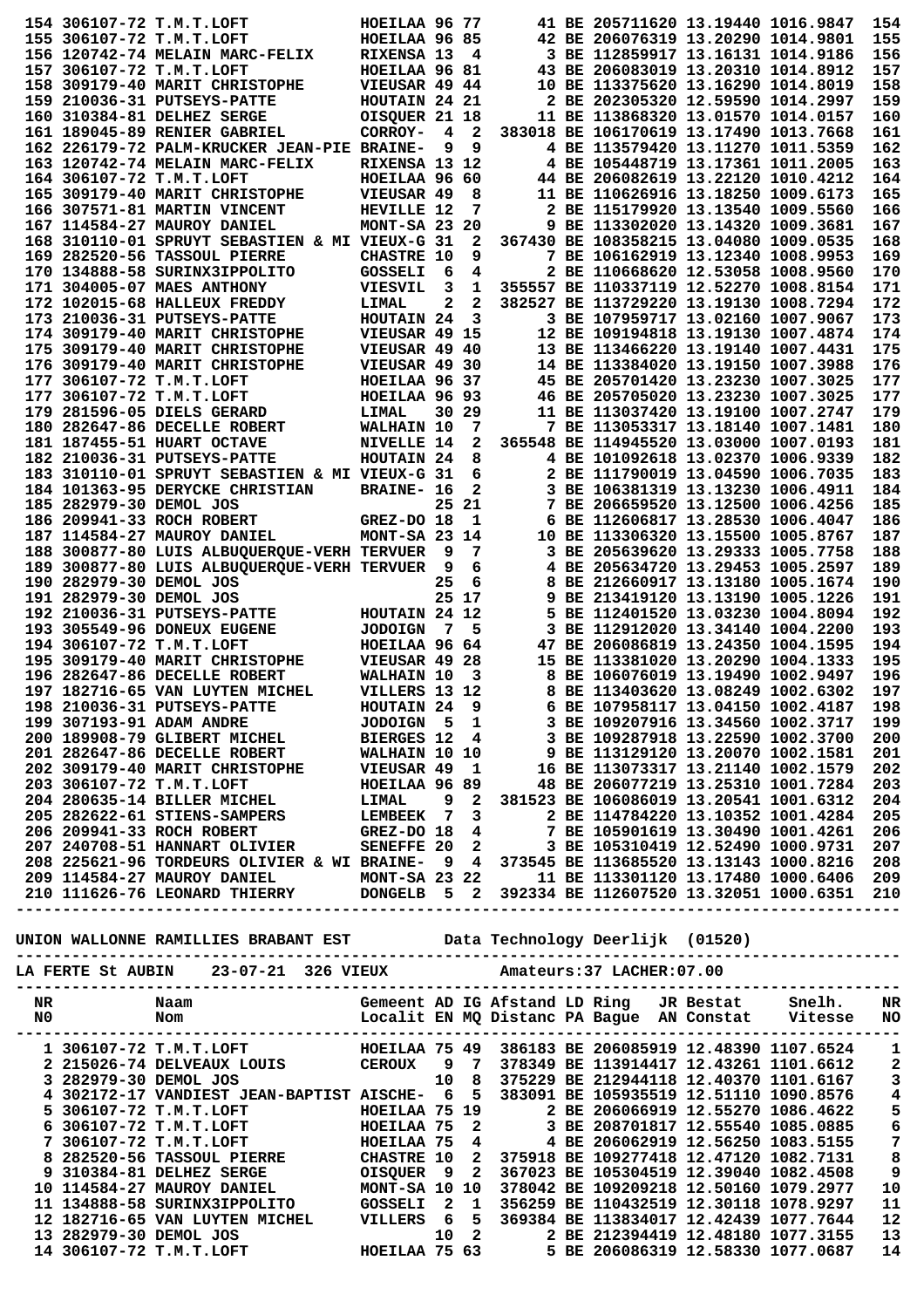| 15 282520-56 TASSOUL PIERRE                                                                                                                                                                                                                  | <b>CHASTRE 10</b> |              | 4              |                                                                                       | 2 BE 109277118 12.49160 1076.3065      |  | 15       |
|----------------------------------------------------------------------------------------------------------------------------------------------------------------------------------------------------------------------------------------------|-------------------|--------------|----------------|---------------------------------------------------------------------------------------|----------------------------------------|--|----------|
| 16 182716-65 VAN LUYTEN MICHEL                                                                                                                                                                                                               | VILLERS           | - 6          | $\mathbf{2}$   |                                                                                       | 2 BE 110881315 12.43149 1076.1422      |  | 16       |
| 17 310384-81 DELHEZ SERGE                                                                                                                                                                                                                    | <b>OISQUER</b>    | 9            | 3              |                                                                                       | 2 BE 105303519 12.41070 1075.9457      |  | 17       |
| 18 307193-91 ADAM ANDRE                                                                                                                                                                                                                      | <b>JODOIGN</b>    | 3            | $\mathbf{2}$   |                                                                                       | 395870 BE 112407917 13.08220 1074.6629 |  | 18       |
|                                                                                                                                                                                                                                              |                   |              |                |                                                                                       |                                        |  |          |
| 19 306107-72 T.M.T.LOFT                                                                                                                                                                                                                      | HOEILAA 75        |              | 1              |                                                                                       | 6 BE 212179618 12.59250 1074.4716      |  | 19       |
| 20 306107-72 T.M.T.LOFT                                                                                                                                                                                                                      | HOEILAA 75 58     |              |                |                                                                                       | 7 BE 206083619 13.00390 1070.7972      |  | 20       |
| 21 282979-30 DEMOL JOS                                                                                                                                                                                                                       |                   | 10           | 1              |                                                                                       | 3 BE 212940418 12.50300 1070.5535      |  | 21       |
| 22 114584-27 MAUROY DANIEL                                                                                                                                                                                                                   | MONT-SA 10        |              | 3              |                                                                                       | 2 BE 113103117 12.54430 1065.7576      |  | 22       |
| 23 209941-33 ROCH ROBERT                                                                                                                                                                                                                     | $GREZ-DO$ 12      |              | $\mathbf{3}$   |                                                                                       | 391374 BE 108737618 13.07370 1064.6253 |  | 23       |
| 24 114584-27 MAUROY DANIEL                                                                                                                                                                                                                   | MONT-SA 10        |              | 5              |                                                                                       | 3 BE 109204318 12.55210 1063.8582      |  | 24       |
| 25 310384-81 DELHEZ SERGE                                                                                                                                                                                                                    | <b>OISQUER</b>    | - 9          | 5              |                                                                                       | 3 BE 105304719 12.45200 1062.8079      |  | 25       |
| 26 306107-72 T.M.T.LOFT                                                                                                                                                                                                                      | HOEILAA 75 41     |              |                |                                                                                       | 8 BE 206083819 13.03460 1061.6228      |  | 26       |
| 27 281269-66 MOERENHOUT C & E                                                                                                                                                                                                                | HOEILAA           | - 5          | - 1            | 386056 BE 212235118 13.04050 1060.3507                                                |                                        |  | 27       |
| 28 282979-30 DEMOL JOS                                                                                                                                                                                                                       |                   | 10           | 5              |                                                                                       | 4 BE 212391119 12.54060 1059.6696      |  | 28       |
| 29 306107-72 T.M.T.LOFT                                                                                                                                                                                                                      | HOEILAA 75 17     |              |                |                                                                                       | 9 BE 206086119 13.04300 1059.4870      |  | 29       |
|                                                                                                                                                                                                                                              | RIXENSA 13        |              | 6              |                                                                                       |                                        |  | 30       |
| 30 120742-74 MELAIN MARC-FELIX                                                                                                                                                                                                               |                   |              |                | 381831 BE 105450219 13.00541 1057.9918                                                |                                        |  |          |
| 31 306107-72 T.M.T.LOFT                                                                                                                                                                                                                      | HOEILAA 75        |              | - 6            |                                                                                       | 10 BE 208714317 13.05180 1057.1667     |  | 31       |
| 32 306107-72 T.M.T.LOFT                                                                                                                                                                                                                      | HOEILAA 75 22     |              |                |                                                                                       | 11 BE 212175918 13.05200 1057.0703     |  | 32       |
| 33 306107-72 T.M.T.LOFT                                                                                                                                                                                                                      | HOEILAA 75 30     |              |                |                                                                                       | 12 BE 206087519 13.05260 1056.7810     |  | 33       |
| 34 282979-30 DEMOL JOS                                                                                                                                                                                                                       |                   | 10           | 4              |                                                                                       | 5 BE 212941718 12.55070 1056.6358      |  | 34       |
| 35 215026-74 DELVEAUX LOUIS                                                                                                                                                                                                                  | <b>CEROUX</b>     | 9            | 4              |                                                                                       | 2 BE 106128719 12.58251 1055.6073      |  | 35       |
| 36 309179-40 MARIT CHRISTOPHE                                                                                                                                                                                                                | VIEUSAR 18        |              | 2              |                                                                                       | 382056 BE 109192418 13.02210 1054.3839 |  | 36       |
| 37 282647-86 DECELLE ROBERT                                                                                                                                                                                                                  | <b>WALHAIN</b>    | - 9          | $\mathbf 1$    |                                                                                       | 380937 BE 106072919 13.01290 1053.8162 |  | 37       |
| 37 282647-86 DECELLE ROBERT                                                                                                                                                                                                                  | <b>WALHAIN</b>    | - 9          | 5              |                                                                                       | 2 BE 109219618 13.01290 1053.8162      |  | 37       |
| 39 240708-51 HANNART OLIVIER                                                                                                                                                                                                                 | SENEFFE 20 20     |              |                |                                                                                       | 353160 BE 116226219 12.35130 1053.5276 |  | 39       |
| 40 306107-72 T.M.T.LOFT                                                                                                                                                                                                                      | HOEILAA 75 53     |              |                |                                                                                       | 13 BE 206084119 13.06410 1053.1785     |  | 40       |
|                                                                                                                                                                                                                                              |                   |              | $\overline{7}$ |                                                                                       | 3 BE 106162119 12.57010 1052.9424      |  | 41       |
| 41 282520-56 TASSOUL PIERRE                                                                                                                                                                                                                  | <b>CHASTRE 10</b> |              |                |                                                                                       |                                        |  |          |
| 42 306107-72 T.M.T.LOFT                                                                                                                                                                                                                      | HOEILAA 75 12     |              |                |                                                                                       | 14 BE 206423519 13.06480 1052.8435     |  | 42       |
| 43 182716-65 VAN LUYTEN MICHEL                                                                                                                                                                                                               | VILLERS           | - 6          | 4              |                                                                                       | 3 BE 113836317 12.50559 1052.5810      |  | 43       |
| 44 306107-72 T.M.T.LOFT                                                                                                                                                                                                                      | HOEILAA 75 35     |              |                |                                                                                       | 15 BE 206066319 13.06560 1052.4609     |  | 44       |
| 45 306107-72 T.M.T.LOFT                                                                                                                                                                                                                      | HOEILAA 75 40     |              |                |                                                                                       | 16 BE 206068319 13.07040 1052.0786     |  | 45       |
| 46 282520-56 TASSOUL PIERRE                                                                                                                                                                                                                  | <b>CHASTRE 10</b> |              | 3              |                                                                                       | 4 BE 109277318 12.57490 1050.5883      |  | 46       |
| 47 114584-27 MAUROY DANIEL                                                                                                                                                                                                                   | MONT-SA 10        |              | 4              |                                                                                       | 4 BE 109203718 12.59580 1050.2139      |  | 47       |
| 48 282647-86 DECELLE ROBERT                                                                                                                                                                                                                  | <b>WALHAIN</b>    | 9            | 2              |                                                                                       | 3 BE 106075819 13.03140 1048.7391      |  | 48       |
| 49 310384-81 DELHEZ SERGE                                                                                                                                                                                                                    | <b>OISQUER</b>    | - 9          | 1              |                                                                                       | 4 BE 105300119 12.50010 1048.5872      |  | 49       |
| 50 306107-72 T.M.T.LOFT                                                                                                                                                                                                                      | HOEILAA 75 68     |              |                |                                                                                       | 17 BE 206087919 13.08250 1048.2235     |  | 50       |
| 51 306107-72 T.M.T.LOFT                                                                                                                                                                                                                      | HOEILAA 75 48     |              |                |                                                                                       | 18 BE 206082519 13.08270 1048.1286     |  | 51       |
|                                                                                                                                                                                                                                              |                   |              |                |                                                                                       |                                        |  |          |
| 52 310384-81 DELHEZ SERGE                                                                                                                                                                                                                    | <b>OISQUER</b>    | - 9          | - 6            |                                                                                       | 5 BE 105304419 12.50110 1048.0881      |  | 52       |
| 53 306107-72 T.M.T.LOFT                                                                                                                                                                                                                      | HOEILAA 75 43     |              |                |                                                                                       | 19 BE 206083219 13.08280 1048.0812     |  | 53       |
|                                                                                                                                                                                                                                              |                   |              |                |                                                                                       |                                        |  |          |
| 54 306107-72 T.M.T.LOFT                                                                                                                                                                                                                      | HOEILAA 75 31     |              |                |                                                                                       | 20 BE 206071119 13.08330 1047.8443     |  | 54       |
| 55 306107-72 T.M.T.LOFT                                                                                                                                                                                                                      | HOEILAA 75 29     |              |                |                                                                                       | 21 BE 206072119 13.08470 1047.1813     |  | 55       |
| 56 189908-79 GLIBERT MICHEL                                                                                                                                                                                                                  | <b>BIERGES</b>    | - 8          | 1              |                                                                                       | 383891 BE 109197418 13.07040 1045.8345 |  | 56       |
| 57 175503-30 BOURGUIGNON JEAN-MARI THOREMB                                                                                                                                                                                                   |                   | 5            | $\mathbf{2}$   |                                                                                       | 383596 BE 105071119 13.07030 1045.0783 |  | 57       |
| 58 145223-14 MARTIN MICHAEL                                                                                                                                                                                                                  | <b>NIL-SAI</b>    | $\mathbf{2}$ | $\mathbf{2}$   |                                                                                       | 379533 BE 113067917 13.03300 1044.1073 |  | 58       |
|                                                                                                                                                                                                                                              |                   |              |                |                                                                                       |                                        |  |          |
| 59 306107-72 T.M.T.LOFT                                                                                                                                                                                                                      | HOEILAA 75 11     |              |                |                                                                                       | 22 BE 206087619 13.09530 1044.0670     |  | 59       |
| 60 305549-96 DONEUX EUGENE                                                                                                                                                                                                                   |                   |              |                | JODOIGN 5 4 395897 BE 600043319 13.19220 1043.5735                                    |                                        |  | 60       |
| 61 300877-80 LUIS ALBUQUERQUE-VERH TERVUER 4 4 391805 BE 209037919 13.15333 1043.2693                                                                                                                                                        |                   |              |                |                                                                                       |                                        |  | 61       |
| 62 306107-72 T.M.T.LOFT<br>HOEILAA 75 32                                                                                                                                                                                                     |                   |              |                |                                                                                       | 23 BE 206065019 13.10120 1043.1740     |  | 62       |
| 63 306107-72 T.M.T.LOFT                                                                                                                                                                                                                      |                   |              |                |                                                                                       | 24 BE 206071019 13.10360 1042.0480     |  | 63       |
| 64 215026-74 DELVEAUX LOUIS                                                                                                                                                                                                                  |                   |              |                | 9 5 3 BE 109594218 13.03281 1040.9408                                                 |                                        |  | 64       |
| 65 281596-05 DIELS GERARD                                                                                                                                                                                                                    | LIMAL             |              |                | 15 8 381925 BE 105435319 13.07010 1040.6203                                           |                                        |  | 65       |
| 66 114584-27 MAUROY DANIEL                                                                                                                                                                                                                   | $MONT-SA$ 10 1    |              |                |                                                                                       | 5 BE 113104917 13.03430 1039.3860      |  | 66       |
| 67 300877-80 LUIS ALBUQUERQUE-VERH TERVUER 4 1                                                                                                                                                                                               |                   |              |                |                                                                                       | 2 BE 209037519 13.17003 1039.2568      |  | 67       |
| 68 305549-96 DONEUX EUGENE                                                                                                                                                                                                                   | JODOIGN 5 2       |              |                |                                                                                       | 2 BE 113720817 13.21060 1038.8271      |  | 68       |
|                                                                                                                                                                                                                                              |                   |              |                |                                                                                       |                                        |  | 69       |
|                                                                                                                                                                                                                                              |                   |              |                |                                                                                       |                                        |  | 70       |
|                                                                                                                                                                                                                                              |                   |              |                |                                                                                       |                                        |  | 71       |
|                                                                                                                                                                                                                                              |                   |              |                |                                                                                       |                                        |  | 72       |
|                                                                                                                                                                                                                                              |                   |              |                |                                                                                       |                                        |  |          |
|                                                                                                                                                                                                                                              |                   |              |                |                                                                                       |                                        |  | 73       |
| 381596-05 DIELS GERARD<br>281596-05 DIELS GERARD<br>28 105431719 13.07400 1038.7806<br>28 105431719 13.07400 1038.7806<br>28 105903419 13.17120 1037.5769<br>28 105903419 13.17120 1037.5769<br>28 105903419 13.17120 1037.5769<br>28 105431 |                   |              |                |                                                                                       |                                        |  | 74       |
| 75 306107-72 T.M.T.LOFT                                                                                                                                                                                                                      |                   |              |                |                                                                                       | 27 BE 206078319 13.13470 1033.1734     |  | 75       |
| 76 282520-56 TASSOUL PIERRE                                                                                                                                                                                                                  |                   |              |                |                                                                                       | 5 BE 106160519 13.03530 1033.0729      |  | 76       |
|                                                                                                                                                                                                                                              |                   |              |                |                                                                                       | 28 BE 206064319 13.13520 1032.9431     |  | 77       |
|                                                                                                                                                                                                                                              |                   |              |                |                                                                                       | 4 BE 113052917 13.09040 1032.1631      |  | 78       |
|                                                                                                                                                                                                                                              |                   |              |                |                                                                                       | 2 BE 109376818 13.10071 1031.6457      |  | 79       |
|                                                                                                                                                                                                                                              |                   |              |                |                                                                                       | 2 BE 212291418 13.14420 1030.3069      |  | 80       |
| 77 306107-72 T.M.T.LOFT HOEILAA 75 14<br>78 282647-86 DECELLE ROBERT WALHAIN 9 4<br>79 120742-74 MELAIN MARC-FELIX RIXENSA 13 7<br>80 281269-66 MOERENHOUT C & E HOEILAA 5 3                                                                 |                   |              |                |                                                                                       |                                        |  | 81       |
|                                                                                                                                                                                                                                              |                   |              |                | 3<br>3<br>2 BE 112406317 13.24340 1029.3924<br>9<br>2 BE 109186018 13.11220 1028.7838 |                                        |  | 82       |
|                                                                                                                                                                                                                                              |                   |              |                |                                                                                       |                                        |  | 83       |
|                                                                                                                                                                                                                                              |                   |              |                |                                                                                       |                                        |  | 84       |
|                                                                                                                                                                                                                                              |                   |              |                |                                                                                       |                                        |  |          |
|                                                                                                                                                                                                                                              |                   |              |                |                                                                                       |                                        |  | 85       |
|                                                                                                                                                                                                                                              |                   |              |                |                                                                                       |                                        |  | 86       |
|                                                                                                                                                                                                                                              |                   |              |                |                                                                                       |                                        |  | 87       |
|                                                                                                                                                                                                                                              |                   |              |                |                                                                                       |                                        |  | 88       |
|                                                                                                                                                                                                                                              |                   |              |                |                                                                                       |                                        |  | 89       |
|                                                                                                                                                                                                                                              |                   |              |                |                                                                                       |                                        |  | 90       |
|                                                                                                                                                                                                                                              |                   |              |                |                                                                                       |                                        |  | 91       |
|                                                                                                                                                                                                                                              |                   |              |                |                                                                                       |                                        |  | 92       |
| 94 226179-72 PALM-KRUCKER JEAN-PIE BRAINE- 3 3 375735 BE 112313817 13.07070 1023.4757                                                                                                                                                        |                   |              |                |                                                                                       |                                        |  | 93<br>94 |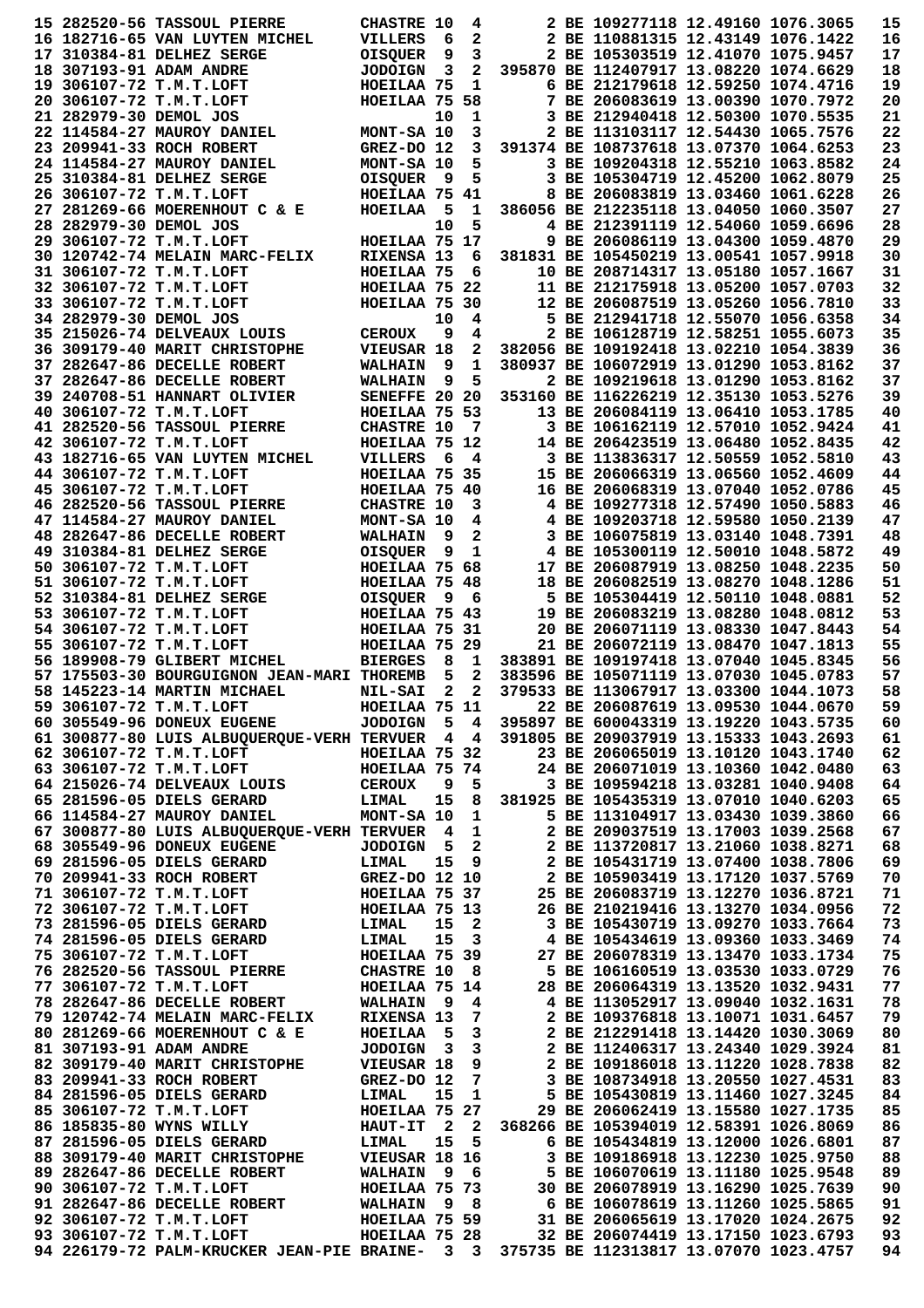|    |                       | 95 306107-72 T.M.T.LOFT                                                                                                                                                                                                               | HOEILAA 75 60          |              |                         |                               | 33 BE 206067519 13.17360 1022.7304                                                      |           |         | 95         |
|----|-----------------------|---------------------------------------------------------------------------------------------------------------------------------------------------------------------------------------------------------------------------------------|------------------------|--------------|-------------------------|-------------------------------|-----------------------------------------------------------------------------------------|-----------|---------|------------|
|    |                       | 96 306107-72 T.M.T.LOFT                                                                                                                                                                                                               | HOEILAA 75             |              | $\overline{\mathbf{3}}$ |                               | 34 BE 206062819 13.17380 1022.6401                                                      |           |         | 96         |
|    |                       | 97 306107-72 T.M.T.LOFT                                                                                                                                                                                                               | HOEILAA 75 56          |              |                         |                               | 35 BE 206086919 13.18060 1021.3779                                                      |           |         | 97         |
|    |                       | 98 240708-51 HANNART OLIVIER<br>99 281596-05 DIELS GERARD                                                                                                                                                                             | SENEFFE 20 14<br>LIMAL | 15 11        |                         |                               | 2 BE 105314019 12.46020 1020.5953<br>7 BE 105432419 13.14210 1020.2351                  |           |         | 98<br>99   |
|    |                       | 100 282520-56 TASSOUL PIERRE                                                                                                                                                                                                          | <b>CHASTRE 10</b>      |              | 6                       |                               | 6 BE 106161519 13.08300 1020.1303                                                       |           |         | 100        |
|    |                       | 101 306107-72 T.M.T.LOFT                                                                                                                                                                                                              | HOEILAA 75             |              | 7                       |                               | 36 BE 206085819 13.18380 1019.9393                                                      |           |         | 101        |
|    |                       | 102 114584-27 MAUROY DANIEL                                                                                                                                                                                                           | MONT-SA 10             |              | 6                       |                               | 6 BE 110602916 13.10450 1019.6682                                                       |           |         | 102        |
|    |                       | 103 226179-72 PALM-KRUCKER JEAN-PIE BRAINE-                                                                                                                                                                                           |                        | 3            | 1                       |                               | 2 BE 109430318 13.08370 1019.3109                                                       |           |         | 103        |
|    |                       | 104 145223-14 MARTIN MICHAEL                                                                                                                                                                                                          | <b>NIL-SAI</b>         | 2            | $\mathbf 1$             |                               | 2 BE 109173918 13.12230 1019.1997                                                       |           |         | 104        |
|    |                       | 105 308071-96 SCHELLEKENS ERIC                                                                                                                                                                                                        | MONT SA                | $\mathbf{2}$ | $\mathbf{1}$            |                               | 380204 BE 109257618 13.13170 1018.5400                                                  |           |         | 105        |
|    |                       | 106 302172-17 VANDIEST JEAN-BAPTIST AISCHE-<br>107 281596-05 DIELS GERARD                                                                                                                                                             | <b>LIMAL</b>           | 6<br>15      | $\overline{4}$<br>4     |                               | 2 BE 112655117 13.16260 1017.6862<br>8 BE 105432819 13.15240 1017.3815                  |           |         | 106<br>107 |
|    |                       | 108 215026-74 DELVEAUX LOUIS                                                                                                                                                                                                          | <b>CEROUX</b>          | 9            | $6^{\circ}$             |                               | 4 BE 113910517 13.12001 1017.0626                                                       |           |         | 108        |
|    |                       | 109 306107-72 T.M.T.LOFT                                                                                                                                                                                                              | HOEILAA 75 69          |              |                         |                               | 37 BE 206076319 13.20290 1014.9801                                                      |           |         | 109        |
|    |                       |                                                                                                                                                                                                                                       |                        |              |                         |                               |                                                                                         |           |         |            |
|    |                       |                                                                                                                                                                                                                                       |                        |              |                         |                               |                                                                                         |           |         |            |
|    |                       | UNION WALLONNE RAMILLIES BRABANT EST           Data Technology Deerlijk (01520)                                                                                                                                                       |                        |              |                         |                               |                                                                                         |           |         |            |
|    |                       | LA FERTE St AUBIN 23-07-21 304 YEARLING                                                                                                                                                                                               |                        |              |                         |                               | Amateurs:37 LACHER:07.00                                                                |           |         |            |
|    |                       |                                                                                                                                                                                                                                       |                        |              |                         |                               |                                                                                         |           |         |            |
| NR |                       | Naam                                                                                                                                                                                                                                  |                        |              |                         | Gemeent AD IG Afstand LD Ring |                                                                                         | JR Bestat | Snelh.  | NR         |
| N0 |                       | Nom                                                                                                                                                                                                                                   |                        |              |                         |                               | Localit EN MQ Distanc PA Bague AN Constat                                               |           | Vitesse | NO         |
|    |                       | 1 226179-72 PALM-KRUCKER JEAN-PIE BRAINE-                                                                                                                                                                                             |                        |              | 6 1                     |                               | 375735 BE 113580020 12.37150 1114.1142                                                  |           |         |            |
|    |                       | 2 306107-72 T.M.T.LOFT                                                                                                                                                                                                                | HOEILAA 21 19          |              |                         |                               | 386183 BE 205705620 12.48470 1107.2289                                                  |           |         | 1<br>2     |
|    |                       | 3 182716-65 VAN LUYTEN MICHEL                                                                                                                                                                                                         | <b>VILLERS</b>         | $7\degree$   | $\mathbf{1}$            |                               | 369384 BE 113400120 12.39009 1089.5801                                                  |           |         | 3          |
|    |                       | 4 182716-65 VAN LUYTEN MICHEL                                                                                                                                                                                                         | VILLERS                | 7            | $\overline{2}$          |                               | 2 BE 113400220 12.39039 1089.4194                                                       |           |         | 4          |
|    |                       | 5 182716-65 VAN LUYTEN MICHEL                                                                                                                                                                                                         | VILLERS                | 7            | 7                       |                               | 3 BE 113405720 12.39179 1088.6702                                                       |           |         |            |
|    | 6 282979-30 DEMOL JOS |                                                                                                                                                                                                                                       |                        |              | 15 10                   |                               | 375229 BE 206661020 12.45280 1086.1511                                                  |           |         | 5<br>6     |
|    |                       | 7 306107-72 T.M.T.LOFT                                                                                                                                                                                                                | HOEILAA 21             |              | 4                       |                               | 2 BE 205716420 12.56280 1083.3636                                                       |           |         | 7          |
|    |                       | 8 101363-95 DERYCKE CHRISTIAN                                                                                                                                                                                                         | <b>BRAINE- 14</b>      |              |                         |                               | 1 375807 BE 113568020 12.47590 1079.9569                                                |           |         | 8          |
|    |                       | 9 310384-81 DELHEZ SERGE                                                                                                                                                                                                              | OISQUER 12             |              | 1                       |                               | 367023 BE 113871720 12.40020 1079.3736                                                  |           |         | 9          |
|    |                       | 10 114584-27 MAUROY DANIEL                                                                                                                                                                                                            | MONT-SA 13             |              | 3                       |                               | 378042 BE 508121920 12.52470 1071.5982                                                  |           |         | ${\bf 10}$ |
|    |                       | 11 182716-65 VAN LUYTEN MICHEL                                                                                                                                                                                                        | VILLERS                | - 7          | 5                       |                               | 4 BE 113400820 12.45519 1068.0005                                                       |           |         | 11<br>12   |
|    |                       | 12 309179-40 MARIT CHRISTOPHE<br>13 281772-84 HAUTIER ETIENNE ET GU BAULERS                                                                                                                                                           | VIEUSAR 31 10          | 8            | 3                       |                               | 382056 BE 113382620 12.58140 1066.5004<br>366266 BE 113879120 12.45010 1061.5893        |           |         | 13         |
|    |                       | 14 114584-27 MAUROY DANIEL                                                                                                                                                                                                            | MONT-SA 13             |              | 9                       |                               | 2 BE 113307220 12.56220 1060.8231                                                       |           |         | 14         |
|    |                       | 15 152466-79 PIERRE ROGER & DAVID                                                                                                                                                                                                     | <b>BOSSUT-</b>         | 6            | 1                       |                               | 391980 BE 113538520 13.09330 1060.6954                                                  |           |         | 15         |
|    |                       | 16 309179-40 MARIT CHRISTOPHE                                                                                                                                                                                                         | VIEUSAR 31 30          |              |                         |                               | 2 BE 113465220 13.02300 1053.9476                                                       |           |         | 16         |
|    |                       | 17 209941-33 ROCH ROBERT                                                                                                                                                                                                              | <b>GREZ-DO</b>         | - 6          | $\overline{2}$          |                               | 391374 BE 112774520 13.12390 1050.2455                                                  |           |         | 17         |
|    |                       | 18 309179-40 MARIT CHRISTOPHE                                                                                                                                                                                                         | <b>VIEUSAR 31</b>      |              | 8                       |                               | 3 BE 113371820 13.04570 1046.8722                                                       |           |         | 18         |
|    |                       | 19 310384-81 DELHEZ SERGE                                                                                                                                                                                                             | OISQUER 12             |              |                         | $\overline{9}$                | 2 BE 113869620 12.50430 1046.4943                                                       |           |         | 19         |
|    |                       | 20 101363-95 DERYCKE CHRISTIAN                                                                                                                                                                                                        | <b>BRAINE- 14</b>      |              | $\overline{\mathbf{2}}$ |                               | 2 BE 113569520 12.59250 1045.6026                                                       |           |         | 20         |
|    |                       | 21 283040-91 CHARLIER PHILIPPE QUE LILLOIS 4                                                                                                                                                                                          |                        |              |                         |                               | 1 368968 BE 113848020 12.53120 1044.6433                                                |           |         | 21         |
|    |                       | 22 281596-05 DIELS GERARD LIMAL 15 9 381925 BE 113039020 13.07380 1038.8748<br>23 302172-17 VANDIEST JEAN-BAPTIST AISCHE- 14 10 383091 BE 100153720 13.09440 1036.1278                                                                |                        |              |                         |                               |                                                                                         |           |         | 22<br>23   |
|    |                       | 24 281269-66 MOERENHOUT C & E HOEILAA 4 3 386056 BE 205753320 13.12470 1035.6042                                                                                                                                                      |                        |              |                         |                               |                                                                                         |           |         | 24         |
|    |                       | 24 281269-66 MOERENHOUT C & B (25 152466-79 PIERRE ROGER & DAVID BOSSUT- 6 6<br>25 152466-79 PIERRE ROGER & DAVID BOSSUT- 6 6                                                                                                         |                        |              |                         |                               | 2 BE 113537820 13.19320 1032.7947                                                       |           |         | 25         |
|    |                       |                                                                                                                                                                                                                                       |                        |              |                         |                               | 3 BE 205710220 13.13560 1032.7590                                                       |           |         | 26         |
|    |                       | 27 309179-40 MARIT CHRISTOPHE VIEUSAR 31 18                                                                                                                                                                                           |                        |              |                         |                               | 4 BE 113464620 13.10320 1031.0975                                                       |           |         | 27         |
|    |                       | 28 210036-31 PUTSEYS-PATTE HOUTAIN 14 5 365131 BE 112411520 12.54210 1030.4247<br>29 309179-40 MARIT CHRISTOPHE VIEUSAR 31 2 5 BE 113380920 13.11260 1028.5991<br>30 282622-61 STIENS-SAMPERS LEMBEEK 7 1 371116 BE 114785120 13.005  |                        |              |                         |                               |                                                                                         |           |         | 28         |
|    |                       |                                                                                                                                                                                                                                       |                        |              |                         |                               |                                                                                         |           |         | 29         |
|    |                       |                                                                                                                                                                                                                                       |                        |              |                         |                               |                                                                                         |           |         | 30         |
|    |                       | 31 310384-81 DELHEZ SERGE<br>32 281269-66 MOERENHOUT C & E HOEILAA 4 2 2 BE 113867120 12.57020 1027.9796<br>33 209941-33 ROCH ROBERT GREZ-DO 6 4 2 BE 112774020 13.15380 1027.7229<br>34 306107-72 T.M.T.LOFT HOEILAA 21 10 4 BE 205  |                        |              |                         |                               |                                                                                         |           |         | 31<br>32   |
|    |                       |                                                                                                                                                                                                                                       |                        |              |                         |                               |                                                                                         |           |         | 33         |
|    |                       |                                                                                                                                                                                                                                       |                        |              |                         |                               |                                                                                         |           |         | 34         |
|    |                       |                                                                                                                                                                                                                                       |                        |              |                         |                               |                                                                                         |           |         | 35         |
|    |                       | 36 175503-30 BOURGUIGNON JEAN-MARI THOREMB 12                                                                                                                                                                                         |                        |              |                         |                               | 4 383596 BE 112740620 13.13510 1026.0693                                                |           |         | 36         |
|    |                       | 37 310384-81 DELHEZ SERGE                                                                                                                                                                                                             | OISQUER 12             |              |                         | 8                             | 4 BE 113865720 12.57430 1026.0159                                                       |           |         | 37         |
|    |                       | 38 189908-79 GLIBERT MICHEL BIERGES 4 2 383891 BE 113328520 13.14440 1024.4378                                                                                                                                                        |                        |              |                         |                               |                                                                                         |           |         | 38         |
|    |                       | 39 302172-17 VANDIEST JEAN-BAPTIST AISCHE- 14 11                                                                                                                                                                                      |                        |              |                         |                               | 2 BE 101594320 13.14280 1023.0310                                                       |           |         | 39         |
|    |                       | 40 302930-96 WARGNIES DIDIER                                                                                                                                                                                                          |                        |              |                         |                               | CHAPELL 1 1 350403 BE 110128120 12.42452 1022.3183                                      |           |         | 40         |
|    |                       | 41 175503-30 BOURGUIGNON JEAN-MARI THOREMB 12<br>42 308071-96 SCHELLEKENS ERIC                                                                                                                                                        |                        |              |                         | $\overline{\mathbf{3}}$       | 2 BE 112736520 13.16080 1019.8405<br>MONT SA 3 1 380204 BE 113340720 13.13010 1019.2681 |           |         | 41<br>42   |
|    |                       |                                                                                                                                                                                                                                       |                        |              |                         |                               |                                                                                         |           |         | 43         |
|    |                       |                                                                                                                                                                                                                                       |                        |              |                         |                               |                                                                                         |           |         | 44         |
|    |                       |                                                                                                                                                                                                                                       |                        |              |                         |                               |                                                                                         |           |         | 45         |
|    |                       |                                                                                                                                                                                                                                       |                        |              |                         |                               |                                                                                         |           |         | 46         |
|    |                       |                                                                                                                                                                                                                                       |                        |              |                         |                               |                                                                                         |           |         | 47         |
|    |                       | 42 310384-81 DELHEZ SERGE<br>43 310384-81 DELHEZ SERGE<br>44 281596-05 DIELS GERARD LIMAL 15 2 2 BE 113869920 13.00460 1017.3418<br>44 281596-05 DIELS GERARD LIMAL 15 2 2 BE 113376020 13.15260 1017.3418<br>46 306107-72 T.M.T.LOFT |                        |              |                         |                               |                                                                                         |           |         | 48         |
|    |                       |                                                                                                                                                                                                                                       |                        |              |                         |                               |                                                                                         |           |         | 49         |
|    |                       |                                                                                                                                                                                                                                       |                        |              |                         |                               |                                                                                         |           |         | 50         |
|    |                       |                                                                                                                                                                                                                                       |                        |              |                         |                               |                                                                                         |           |         | 51         |
|    |                       |                                                                                                                                                                                                                                       |                        |              |                         |                               |                                                                                         |           |         | 52<br>53   |
|    |                       |                                                                                                                                                                                                                                       |                        |              |                         |                               |                                                                                         |           |         | 54         |
|    |                       |                                                                                                                                                                                                                                       |                        |              |                         |                               |                                                                                         |           |         | 55         |
|    |                       | 52 114584-27 MAUROY DANIEL MONT-SA 13 10 3 BE 113302020 13.14320 1009.3681<br>53 134888-58 SURINX3IPPOLITO GOSSELI 4 2 356259 BE 110668620 12.53058 1008.9560<br>54 102015-68 HALLEUX FREDDY LIMAL 2 2 382527 BE 113729220 13.1913    |                        |              |                         |                               |                                                                                         |           |         | 56         |
|    |                       |                                                                                                                                                                                                                                       |                        |              |                         |                               |                                                                                         |           |         |            |